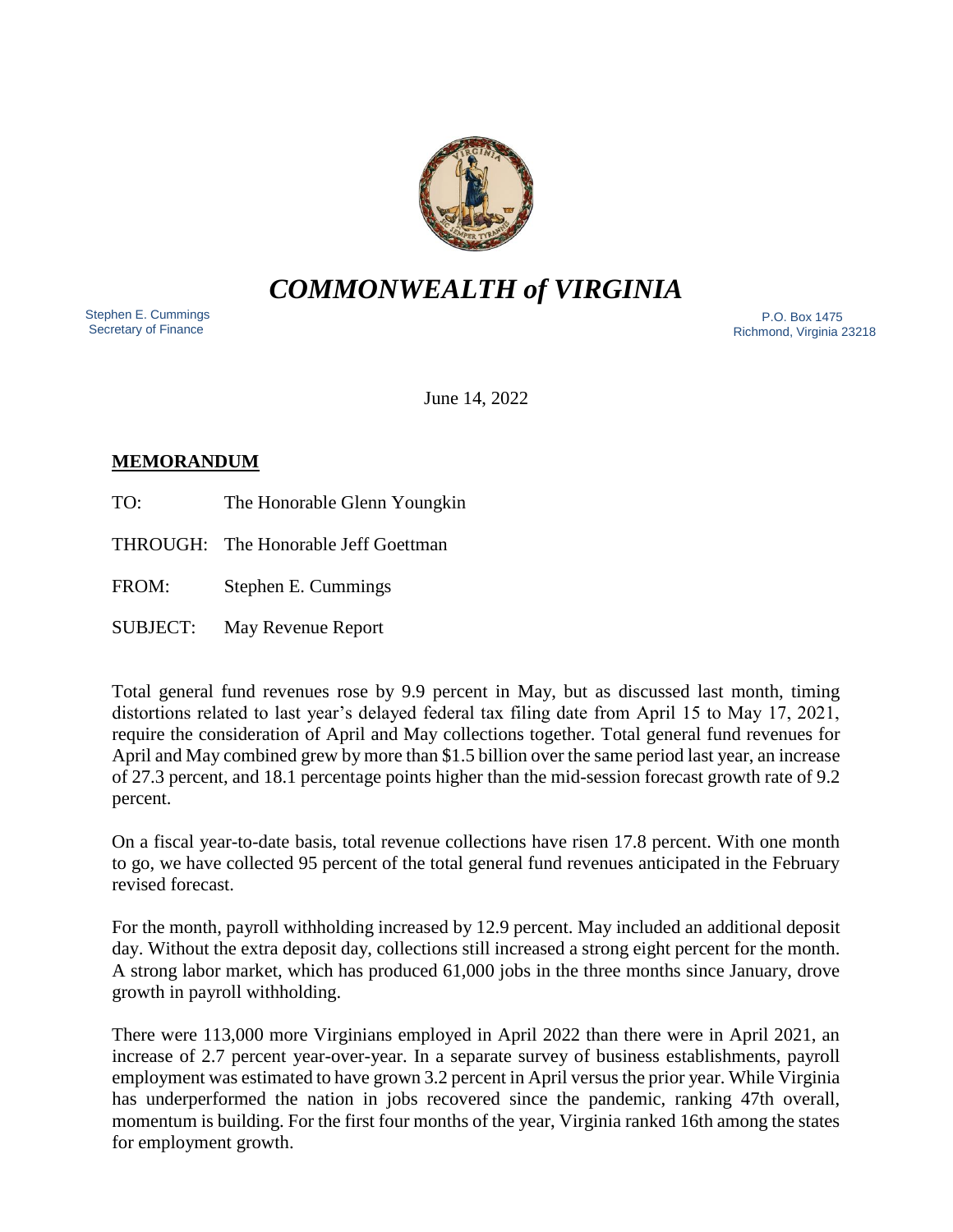June 14, 2022 Page 2 of 5

The outlook for continued job growth is positive as Virginians who were previously not participating in the labor market are returning to the workforce. After having fallen much more than the nation as a whole during the pandemic, Virginia's labor force participation rate has increased 0.9 percentage points since December. However, although recent trends are encouraging, Virginia has yet to recover more than 151,000 jobs that were lost during the pandemic (now at 96.5 percent of pre-pandemic levels) while our key competitor states – North Carolina, South Carolina, Georgia, Tennessee, Texas and Florida – have all exceeded pre-pandemic employment levels. More improvement in this area is needed and we are optimistic that, with the current trends, that gap will continue to close.

As explained previously, individual nonwithholding collections declined 2.3 percent for the month, but due to the timing distortions related to the delayed federal tax filing date from April 15 to May 17, 2021, combined results for April and May must be compared for year-over-year comparisons of nonwithholding collections. The majority of last year's final payments were collected in May (versus April this year), making single month-over-year comparisons of nonwithholding and individual income tax refunds misleading. On a combined basis, April and May nonwithholding collections grew 51.2 percent, more than \$1.2 billion over the same period last year and well ahead of the forecast of 2.5 percent annual growth.

Additionally, fewer refunds were issued in May as we returned to the normal federal and state tax filing deadlines. Refunds were down 56.7 percent for the month as compared to last year when the filing date was mid-May. For April and May combined, refunds were down \$41.8 million, or 6.5 percent versus the same two-month period in fiscal year 2021.

Sales tax collections reflect continued growth in inflation-driven consumer spending, increasing by 8.6 percent for the month of May which is based upon April sales transactions. Fiscal year-todate growth of 13.8 percent remains solidly ahead of the 11.4 percent annual growth forecast.

Corporate tax receipts were down 36.5 percent compared to May 2021, but on a year-to-date basis, is within one-tenth of one percent of the forecast at 32.7 percent versus a forecast of 32.6 percent. May is not a significant month for corporate income tax collections.

Looking ahead to the remainder of the current fiscal year, Finance staff anticipate total general fund revenues will exceed the revenue projections contained in the February mid-session forecast by more than \$1.2 billion, supported by better than expected final nonwithholding tax payments, lower than expected individual income tax refunds, and continued growth in withholding and sales taxes.

Monitoring national and global issues that may impact our future revenue streams remains a top priority. Employment growth continues, and the unemployment rate remains low. However, volatility in the financial markets, rising interest rates and persistent high inflation have the potential to cause consumers to tighten spending. Wage growth is moving in a positive direction, but the effects of inflation will begin to squeeze consumers. The consumer price index has increased more than wages, and critical products like gasoline, other energy related expenditures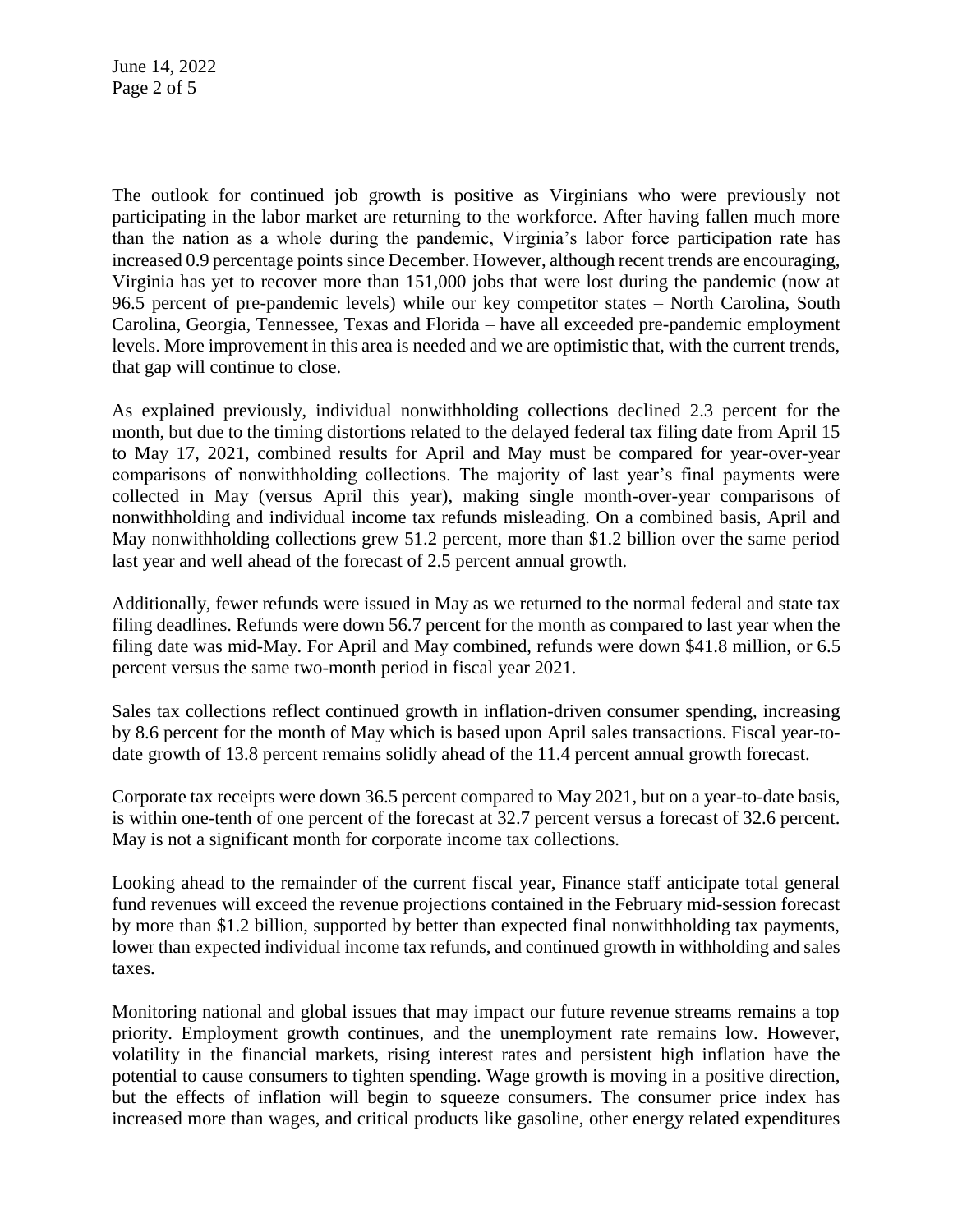June 14, 2022 Page 3 of 5

and food at home have risen double-digit percentages, significantly outpacing average wage growth.

Given uncertainties in the outlook at the time of the mid-session forecast adjustment in February, the decision was made not to adjust fiscal year 2023 and 2024 revenue projections. Given the current environment, the Finance staff remains confident in that decision and looks forward to revisiting revenue projections during the fall consensus forecasting process.

### **Economic Review**

Recent economic data are generally positive with continued job growth but continued high inflation and rising interest rates are beginning to undermine consumer confidence.

- The U.S. labor market added 390,000 jobs to payrolls in May. The gains were broad-based across sectors and exceeded consensus expectations. In a separate report, the unemployment rate remained steady at 3.6 percent even as more workers entered the labor force.
- Initial claims for unemployment fell by 11,000 to 200,000 during the week ending May 28. The four-week moving average was little changed at 206,500. In a healthy economy, new filings are typically below 250,000, suggesting the labor market is tight and layoffs are low.
- The Conference Board's index of leading indicators fell 0.3 percent in April to 119.2, and followed growth of 0.1 percent in March.
- The Conference Board's index of consumer confidence fell from 108.6 to 106.4 in May. Both the current conditions and the expectations components declined for the month.
- The Institute of Supply Management index rose from 55.4 to 56.1 in May, and remains above the neutral threshold of 50.0. Supply chain disruptions continue to weigh on the industry.
- The CPI rose 0.3 percent in April and stands 8.3 percent above April of last year. Core inflation (excluding food and energy prices) rose 0.6 percent and stands 6.2 percent above a year ago.
- At its May meeting, the Federal Reserve raised the federal funds target rate by 50 basis points to the range of 0.75 to 1.0 percent. It is well communicated that there will be continued increases in the federal funds target rate in order to gain control of inflation.
- In Virginia, payroll employment rose 3.2 percent in April from April of last year. Employment in Northern Virginia rose by 3.0 percent; Hampton Roads rose 1.8 percent, and Richmond-Petersburg rose 2.1 percent. The seasonally adjusted unemployment rate was unchanged at 3.0 percent and stands 1.3 percentage points below a year ago.
- The Virginia Leading Index jumped 2.1 percent in April after rising 2.0 percent in March. Auto registrations, initial claims, and future employment improved in April, while the U.S. Leading Index declined. The indexes for all eleven metro areas increased in April.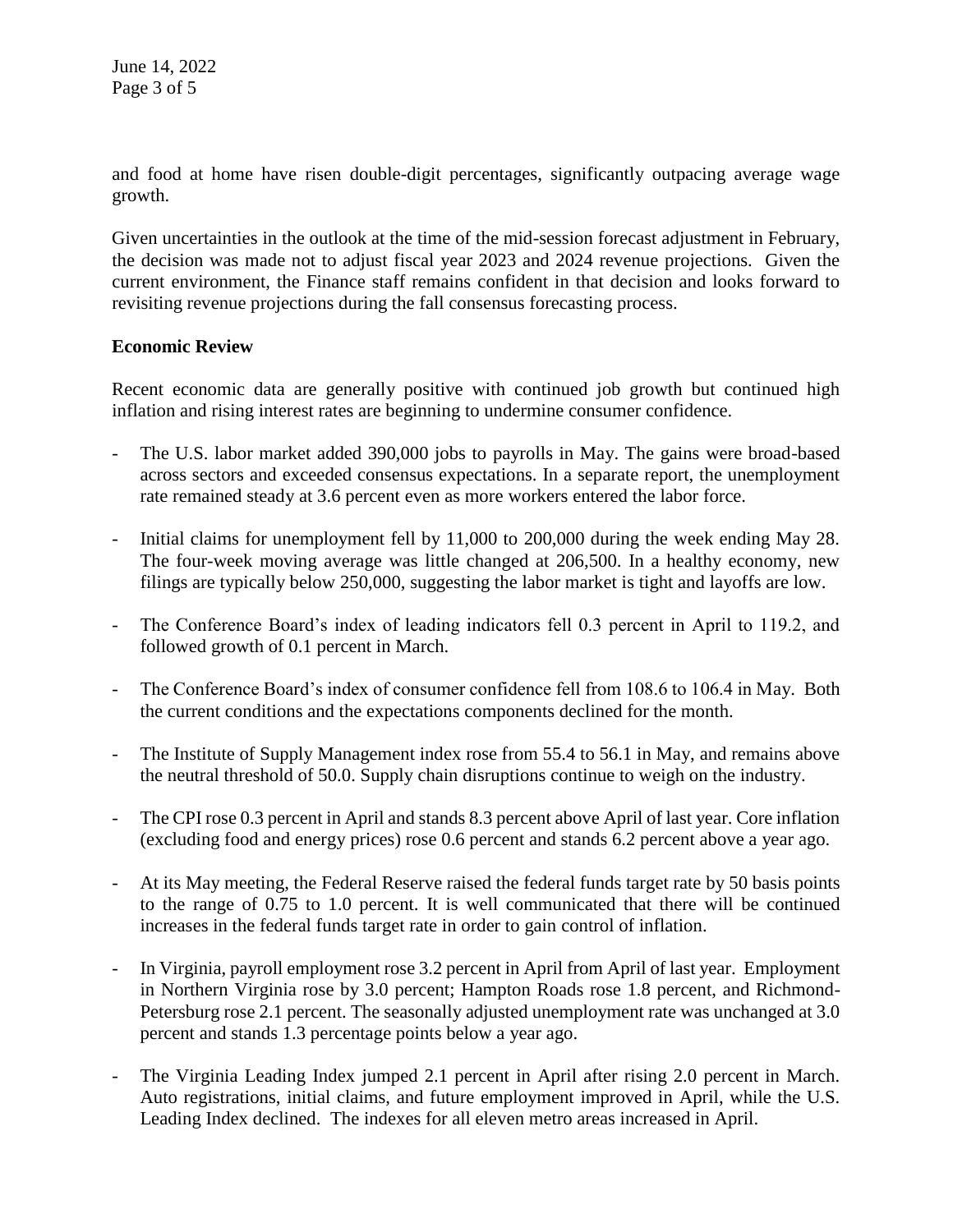June 14, 2022 Page 4 of 5

### **May Revenue Collections**

Total general fund revenue collections rose 9.9 percent in May compared with May of last year. However, as previously stated, given the change in the federal filing date from mid-May in 2021 back to the normal April date in 2022, total general funds, individual nonwithholding and tax refunds must be viewed on a combined basis for April and May and, when looking at them together, they grew by more than \$1.5 billion over the same period last year, an increase of 27.3 percent.

*Net Individual Income Tax (68% of general fund revenues):* Through May, collections of net individual income tax rose 18.9 percent from the same period last year, ahead of the annual estimate of 7.3 percent growth. Performance in each component of individual income tax is as follows:

*Individual Income Tax Withholding (56% of general fund revenues)*: Collections of payroll withholding taxes rose by 12.9 percent for the month. Adjusted for the extra day this year versus last year, growth was a strong eight percent. Year-to-date, collections have risen 9.7 percent from the same period last year, ahead of the annual estimate of 9.0 percent growth.

*Individual Income Tax Nonwithholding (20% of general fund revenues)*: May is typically a significant month for collections in this source, with final payments for tax year 2021 and the first estimated payment for tax year 2022 both due May 1. Collections in nonwithholding were \$1.47 billion compared with \$1.50 billion in May of last year, a decrease of 2.3 percent. Comparing April and May combined collections this year to April and May collections last year, nonwithholding collections grew \$1.23 billion or 51.2 percent. Year-to-date, collections grew by 33.1 percent, ahead of the annual estimate of a 2.5 percent increase.

*Individual Income Tax Refunds*: The Department of Taxation issued \$138.2 million in refunds in May, compared with \$319.1 million in May of last year, a decrease of 56.7 percent. For April and May combined, refunds were down \$41.8 million, or 6.5 percent. For the filing season, TAX has issued 2.25 million refunds, compared with 2.35 million last year. On a fiscal year basis, TAX has issued \$1.7 billion in refunds through May compared with \$1.8 billion through the same period last year, a decline of 8.8 percent.

*Sales Tax (17% of general fund revenues)*: Collections of sales and use taxes, reflecting April sales, rose 8.6 percent in May. On a year-to-date basis, collections of sales and use taxes have risen 13.8 percent, ahead of the annual estimate of 11.4 percent growth.

*Corporate Income Tax (7% of general fund revenues)*: May is not typically a significant month for collections in this source, as final or extension payments are mainly due only from retailers who usually have a January 31 close to their fiscal year. Such payments vary significantly from year to year. Collections of corporate income taxes were \$52.2 million in May, compared with receipts of \$82.3 million in May of last year. On a year-to-date basis, collections have increased 32.7 percent compared with the forecast of 32.6 percent growth.

*Wills, Suits, Deeds, Contracts (2% of general fund revenues)*: Collections of wills, suits, deeds, and contracts – mainly recordation tax collections – were \$58.2 million in May, compared with